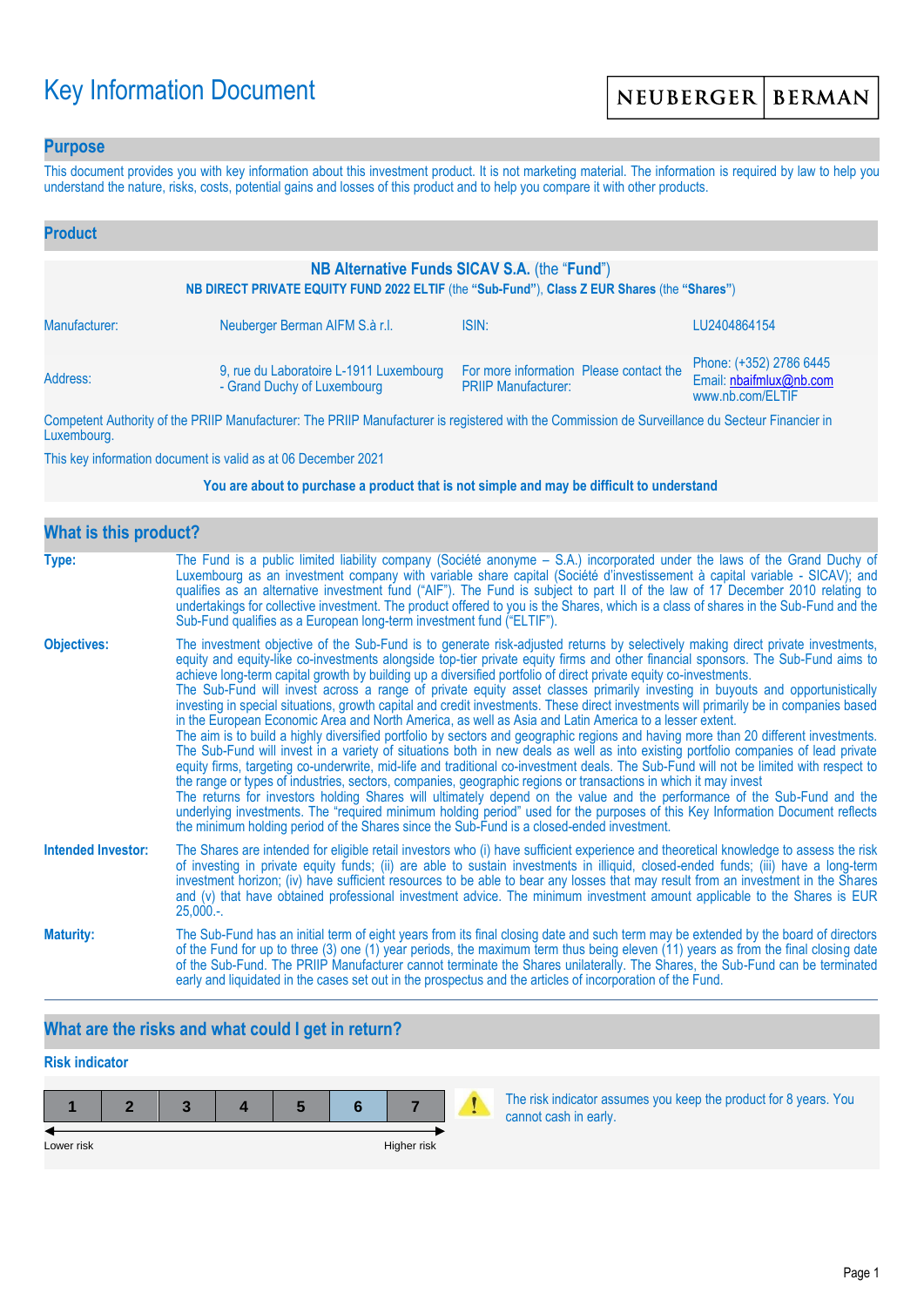The summary risk indicator ("SRI") is a guide to the level of risk of this product compared to other products. It shows how likely it is that the product will lose money because of movements in the markets or because we are not able to pay you. We have classified this product as class 6 out of 7, which is a high risk class. This rates the potential losses from future performance at a high-level, and poor market conditions impact the capacity of the Sub-Fund to pay you. **Be aware of currency risk. In some circumstances, you may receive payments in a different currency, so the final return you will get may depend on the exchange rate between** 

#### **the two currencies. This risk is not considered in the indicator shown above.**

If the currency of the Shares is different from the currency of the Sub-Fund, exchange rate fluctuations will affect the return on investment. Also, the Sub-Fund will make investments in different currencies. This product does not include any protection from future market performance so you could lose some or all of your investment. If the Sub-Fund is not able to pay you what is owed, you could lose your entire investment.

#### **Performance Scenarios**

**Market developments in the future cannot be accurately predicted. The scenarios shown are only an indication of some of the possible outcomes based on recent returns. Actual returns could be lower.**

| Investment 10 000 EUR        |                                              |               |
|------------------------------|----------------------------------------------|---------------|
| <b>Scenarios</b>             | 8 years<br>(minimum required holding period) |               |
| <b>Stress Scenario</b>       | What you might get back after costs          | 7813.81 EUR   |
|                              | Average return each year                     | $-3.04%$      |
| <b>Unfavourable Scenario</b> | What you might get back after costs          | 15 794,66 EUR |
|                              | Average return each year                     | 5.88%         |
| <b>Moderate Scenario</b>     | What you might get back after costs          | 18 478,02 EUR |
|                              | Average return each year                     | 7.98%         |
| <b>Favourable Scenario</b>   | What you might get back after costs          | 21 389.20 EUR |
|                              | Average return each year                     | 9.97%         |

This table shows the money you could get back over the next 8 years (recommended holding period), under different scenarios, assuming that you invest 10 000 EUR. The scenarios shown illustrate how your investment could perform. You can compare them with the scenarios of other products. The scenarios presented are an estimate of future performance based on evidence from the past on how the value on this investment varies, and are not an exact indicator. What you get will vary depending on how the market performs and how long you keep the product. The stress scenario shows what you might get back in extreme market circumstances, and it does not take into account the situation where we are not able to pay you. The figures shown include all the costs of the product itself, but may not include all the costs you pay to your advisor or distributor. The figures do not take into account your personal tax situation, which may also affect how much you get back.

#### **What happens if Neuberger Berman AIFM S.à r.l. is unable to pay out?**

Losses are not covered by an investor's compensation or guaranteed scheme. The investor may not face a financial loss due to the default of the PRIIP Manufacturer.

Brown Brothers Harriman (Luxembourg) S.C.A (the "Depositary") will perform safekeeping duties for the Fund's assets. In the event of the insolvency of the PRIIP Manufacturer, the Fund's assets in the safekeeping of the Depositary will not be affected. However, in the event of the Depositary's insolvency, or someone acting on its behalf, the Fund may suffer a financial loss. However, this risk is mitigated to a certain extent by the fact the Depositary is required by law and regulation to segregate its own assets from the assets of the Fund. The Depositary will also be liable to the Fund and the investors for any loss arising from, among other things, its negligence, fraud or intentional failure properly to fulfil its obligations (subject to certain limitations).

#### **What are the costs?**

The Reduction In Yield ("RIY") shows what impact the total costs you pay will have on the return you might receive and may reduce the growth of your investment ("Impact on Return"). The total costs take into account one-off, ongoing and incidental costs. The amounts shown below are the cumulative costs of the product itself, at the recommended holding periods. The figures assume that you invest 10 000 EUR. The figures are estimates and may change in the future.

#### **Costs over Time**

The person selling you or advising you about this product may charge you other costs. If so, this person will provide you with information about these costs, and should show you the impact that all costs will have on your investment over time.

| Investment 10 000 EUR           | If you cash in after 8 years |
|---------------------------------|------------------------------|
| <b>Total costs</b>              | 352.00 EUR                   |
| Impact on return (RIY) per year | 0.44%                        |